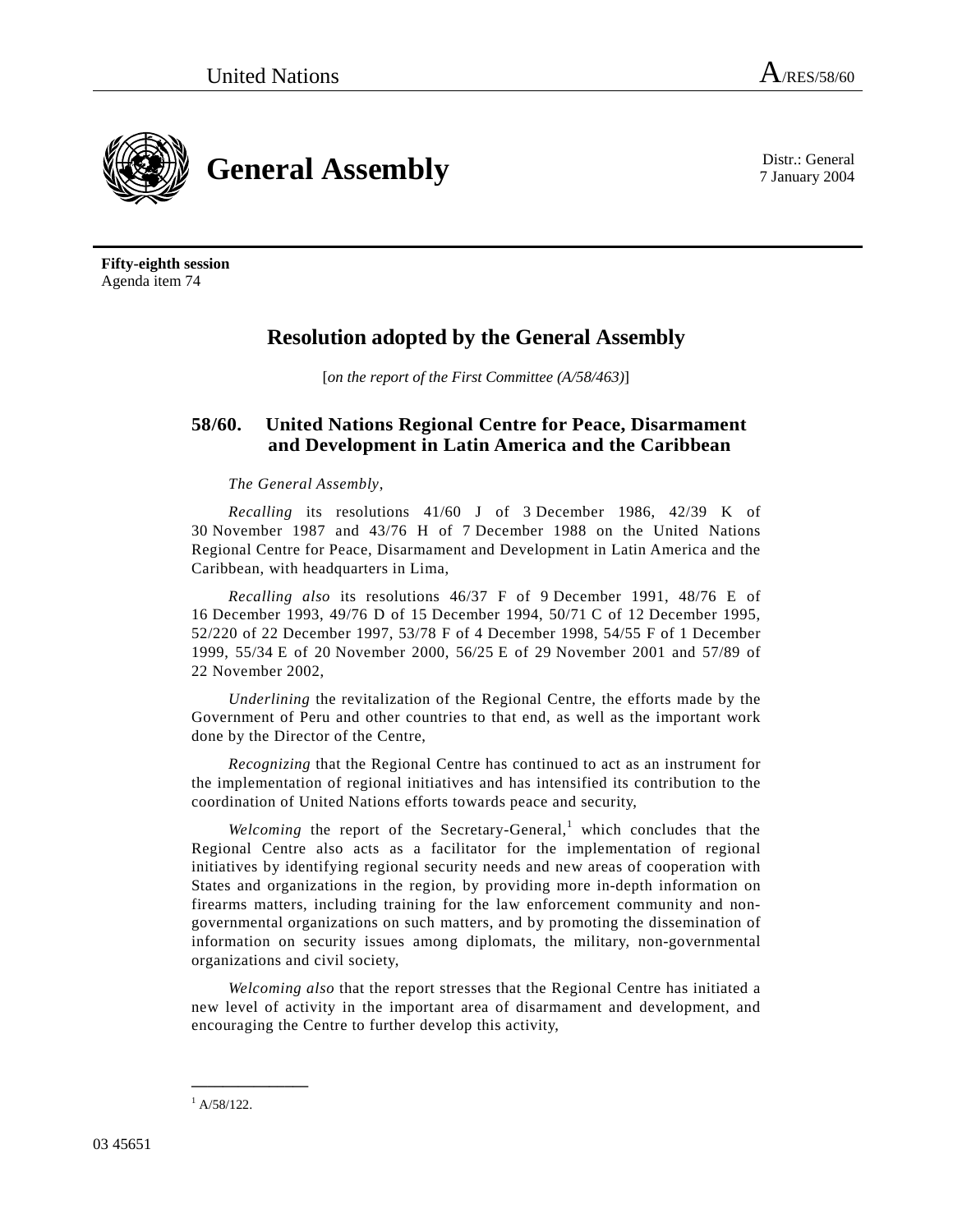*Noting* that security and disarmament issues have always been recognized as significant topics in Latin America and the Caribbean, the first inhabited region in the world to be declared a nuclear-weapon-free zone,

*Welcoming* the fact that the Treaty for the Prohibition of Nuclear Weapons in Latin America and the Caribbean (Treaty of Tlatelolco)<sup>2</sup> is now in force for the sovereign States of the region, and that this fact was officially acknowledged by the General Conference of the Agency for the Prohibition of Nuclear Weapons in Latin America and the Caribbean, at its eighteenth session, held at Havana on 5 and 6 November 2003,

*Bearing in mind* the important role that the Regional Centre can play in promoting confidence-building measures, arms control and limitation, disarmament and development at the regional level,

*Also bearing in mind* the importance of information, research, education and training for peace, disarmament and development in order to achieve understanding and cooperation among States,

*Recognizing* the need to provide the three United Nations regional centres for peace and disarmament with sufficient financial resources and cooperation for the planning and implementation of their programmes of activities,

 1. *Reiterates its strong support* for the role of the United Nations Regional Centre for Peace, Disarmament and Development in Latin America and the Caribbean in the promotion of United Nations activities at the regional level to strengthen peace, stability, security and development among its member States;

 2. *Expresses its satisfaction and congratulates* the Regional Centre for the expansion of the vast range of activities carried out last year in the field of peace, disarmament and development, and requests the Regional Centre to take into account the proposals to be submitted by the countries of the region in promoting confidence-building measures, arms control and limitation, transparency, disarmament and development at the regional level;

 3. *Expresses its appreciation* for the political support and financial contributions to the Regional Centre, which are essential for its continued operation;

 4. *Invites* all States of the region to continue to take part in the activities of the Regional Centre, proposing items for inclusion in its programme, making greater and better use of the Centre's potential to meet the current challenges facing the international community and with a view to fulfilling the aims of the Charter of the United Nations in the field of peace, disarmament and development;

 5. *Recognizes* that the Regional Centre has an important role in the promotion and development of regional initiatives agreed upon by the countries of Latin America and the Caribbean in the field of weapons of mass destruction, in particular nuclear weapons, conventional arms, including small arms and light weapons, as well as the relationship between disarmament and development;

 6. *Welcomes* the establishment of the Group of Governmental Experts on the relationship between disarmament and development pursuant to General Assembly resolution 57/65 of 22 November 2002, whose report, to be submitted to the General Assembly at its fifty-ninth session, will be of utmost interest for the role

**\_\_\_\_\_\_\_\_\_\_\_\_\_\_\_** 

<sup>2</sup> United Nations, *Treaty Series*, vol. 634, No. 9068.